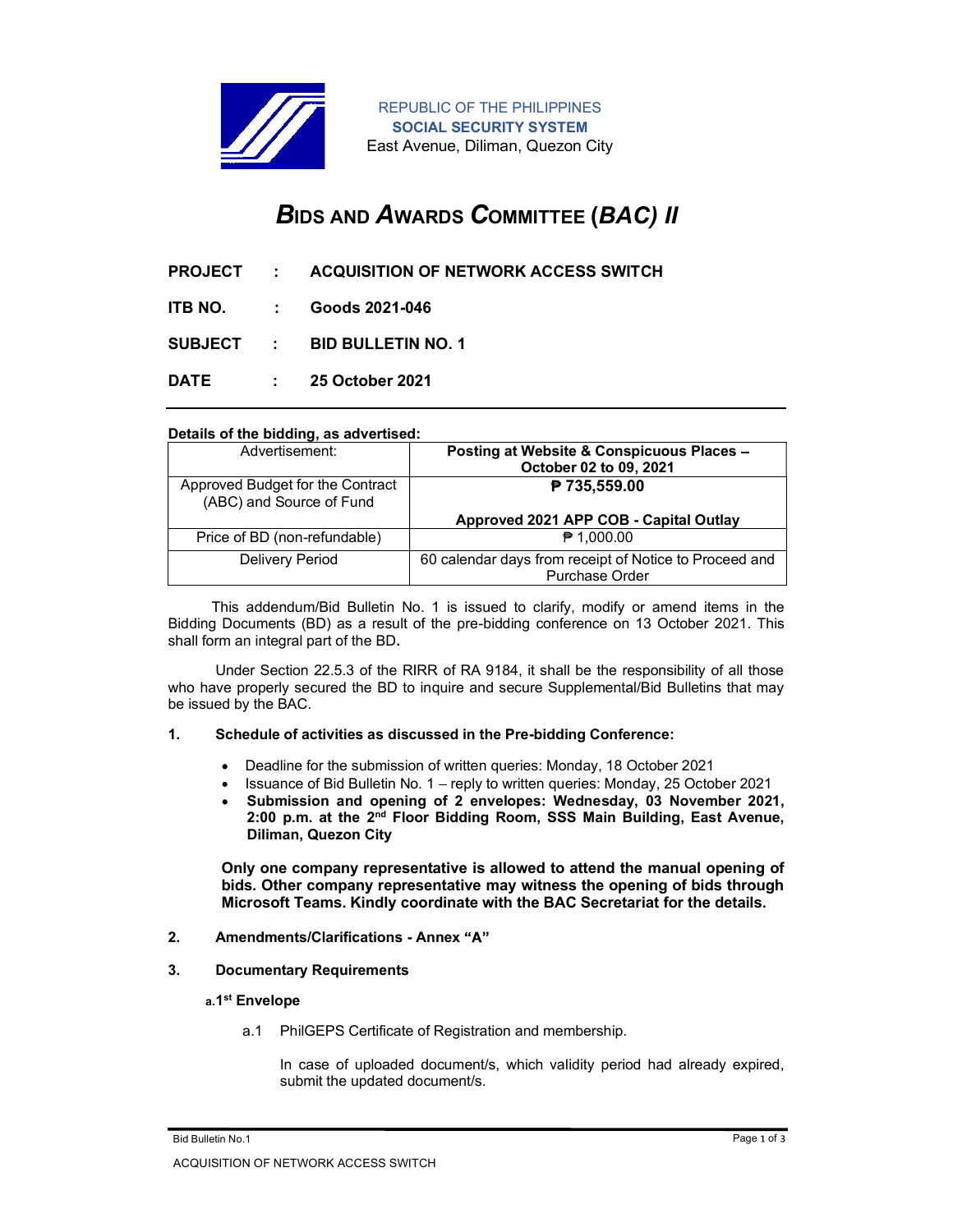- a.2 Statement of all its Ongoing Government and Private Contracts, including contracts awarded but not yet started, if any, whether similar or not similar in nature and complexity to the contract to be bid;
- a.3 Statement of Single Largest Completed Contract (SLCC) similar to the project to be bid, with supporting documents, equivalent to at least 50% of the ABC, completed within five (5) years prior to the submission and opening of bids, adjusted by the bidder to current prices using PSA's consumer price index;

 For this purpose, similar contracts shall refer to Acquisition of Network Access Switch.

- a.4 NFCC Computation or committed Line of Credit (form supplied)
- a.5 JVA, in case of Joint Venture Class "B" Documents (Each partner of the joint venture shall submit the legal eligibility documents. The submission of technical and financial eligibility documents by any of the joint venture partners constitute compliance, except for SSS Clearance that must be complied by all JV partners);
- a.6 Bid Security (2% of the ABC for Cash or Manager's/Cashier's Check payable to SSS or Bank Draft of the ABC, 5% of the ABC for Surety Bond or Bid Securing Declaration  $-$  form supplied) and a copy of the Authority to Notarize from the Notary Public).
- a.7 Technical Documents project requirements
	- Section VI Schedule of Requirements (page 30)  $\bullet$
	- Section VII Statement of Compliance with the Technical Specifications  $\bullet$ (pages 31 to 36)
- a.8 Omnibus Sworn Statement and a copy of the Authority to Notarize from the Notary Public.
- a.9 Foreign ownership limited to those allowed under the rules may participate in this Project, provided must submit any of the following:
	- Copy of Treaty, International or Executive Agreement; Or

Certification from the relevant government office of their country stating that Filipinos are allowed to participate in government procurement activities for the same item or product.

Certification from the DTI if the Bidder claims preference as a Domestic Bidder or Domestic Entity.

# b. Checklist of the 2<sup>nd</sup> envelope:

- b.1 Bid Form (form supplied)  $-$  pages 42 to 43
- b.2 Bid Breakdown (form supplied) page 44

## c.Additional Requirements to be submitted by the bidder with the Lowest Calculated **Bid Bid Bid**

- c.1 2020 Income Tax Return filed through Electronic Filing and Payment System (EFPS) corresponding to the submitted Audited Financial Statement;
- c.2 Quarterly VAT for the period January to June 2021 or latest available Quarterly VAT;
- c.3 Documents listed in the Platinum Membership and updates, if any;
	- SEC (including Articles of Incorporation and General Information Sheet) / DTI Registration
	- 2021 Mayor's Permit
	- Valid Tax Clearance
	- 2020 Audited Financial Statement filed through EFPS